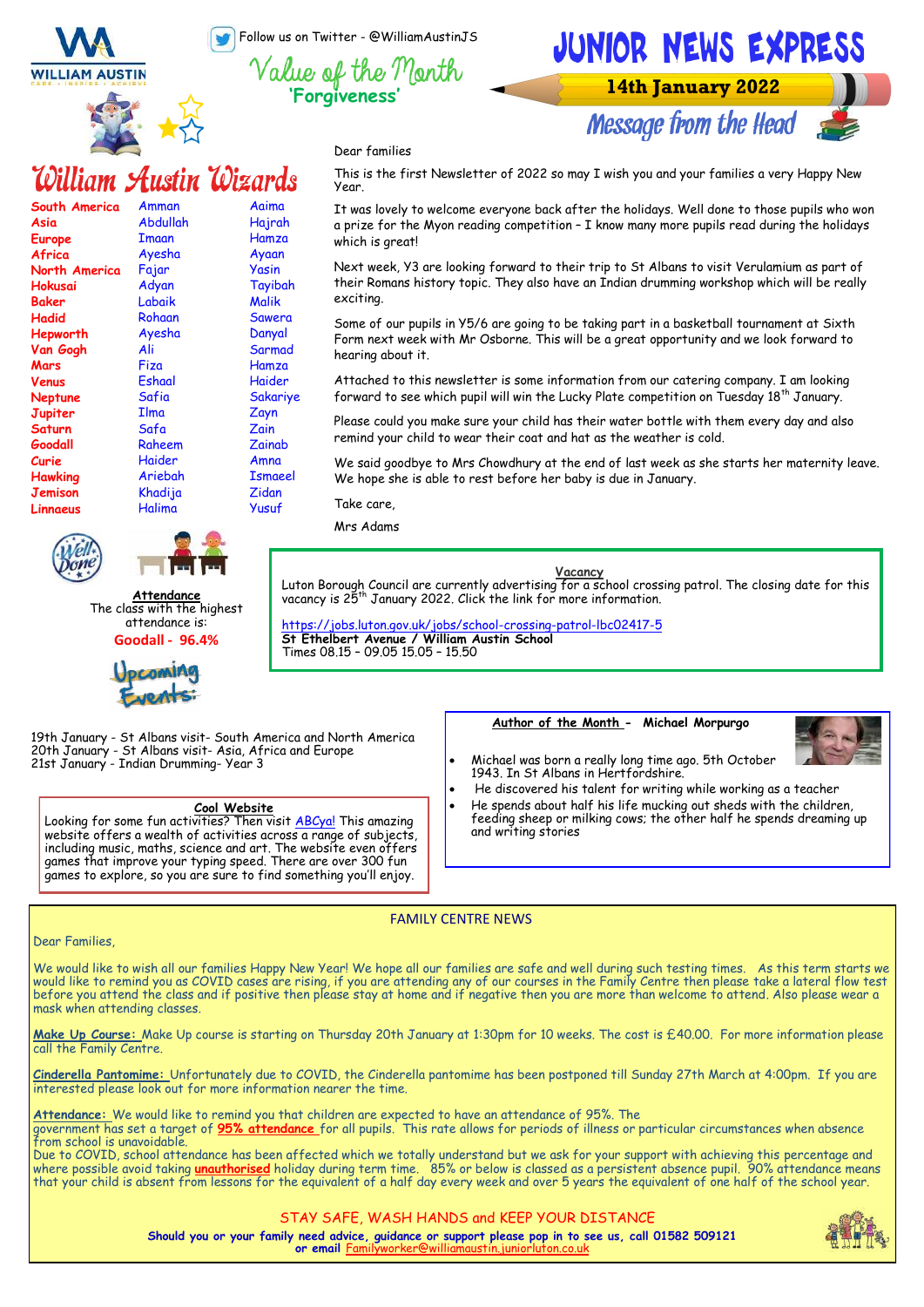

*Haris (Neptune)*

### **PSHE/RHE/SMSCD - Miss Shah**

This half term, we began by considering our physical and mental wellbeing on Citizenship Day. We focussed on understanding what racism and bullying are, as well as thinking of ways to maintain our physical and mental wellbeing. With Covid19 continuing to be a problem, and with the stresses of daily life, it is important that we all focus on our physical wellbeing to keep healthy, with our immunity at its best and our mental health maintained too. In school, children participate in various different activities and practises where their health is the focus. These include: daily exercising at the end of playtime, having healthy lunch choices, carrying out short activities to manage situations that might negatively impact their mental wellbeing, choosing to eat fruit and vegetables as a mid-morning snack, being involved in P.E and games lessons as well as morning and after school clubs. Here are links to various different activities that can be executed at home and outdoors to ensure you are maintaining your mental and physical health when at home:

- 1. Healthy eating [https://www.superhealthykids.com/recipes/top](https://www.superhealthykids.com/recipes/top-10-immune-system-boosting-foods-kids-ideas-recipes/)-10-immune-system-boosting-foods-kids-ideas-recipes/
- 2. Walking locally [https://www.chilternsaonb.org/ccbmaps/336/137/warden](https://www.chilternsaonb.org/ccbmaps/336/137/warden-hill-walk.html)-hill-walk.html
- 3. Luton cycle map and guide [https://www.luton.gov.uk/Transport\\_and\\_streets/Lists/LutonDocuments/PDF/Engineering%20and%](https://www.luton.gov.uk/Transport_and_streets/Lists/LutonDocuments/PDF/Engineering%20and%20Transportation/Cycling/CycleMap.pdf)
- [20Transportation/Cycling/CycleMap.pdf](https://www.luton.gov.uk/Transport_and_streets/Lists/LutonDocuments/PDF/Engineering%20and%20Transportation/Cycling/CycleMap.pdf) 4. Just Dance for kids <https://www.youtube.com/watch?v=kOvpgqtZ2t0><br>5. Sonic the Hedgehog yoga adventure, https://www.youtube.com/watch?
- 
- 5. Sonic the Hedgehog yoga adventure <u><https://www.youtube.com/watch?v=QM8NjfCfOg0></u><br>6. Popular animations/film themed exercises and games <u>[https://www.nhs.uk/healthier](https://www.nhs.uk/healthier-families/activities/10-minute-shake-up/)-families/activities/10-minute-shake-up/</u>

#### **Value of the Month - Forgiveness**

Forgiveness means you choose not to pay someone back when they hurt you. You're refocusing your thoughts on positive emotions; perhaps even feelings of understanding, empathy, and compassion toward the person or people that hurt you. Forgiving others can help you to feel less angry and allows more space in your mind to focus on other things.

When someone is unkind in the way that they behave towards you, it is important to resolve the situation by speaking with an adult who can help to support and guide you through the process.

In order to practise this value, you can follow this short, guided meditation:

https://www.youtube.com/watch?v=1PTqEwUPhvA&ab\_channel=TheMonsterCrew

You could also write a letter stating what caused you to feel upset, noting down how it made you feel. After, forgive the person who made you feel that way by writing it out in your letter so that your feelings are out of your mind. At the end, rip up the piece of paper and put the torn pieces into the bin, which allows you to release the feeling of forgiving.

"It's one of the greatest gifts you can give yourself, to forgive. Forgive everybody." -Maya Angelou

#### **Year 3**

Year 3 have made a fantastic start to a new school term. The teachers were amazed at all the fantastic Winter homework projects and had a tough job choosing just two to share in assembly. In Maths, we are looking at multiplying bigger numbers. Please keep practising your times tables at home as this will make the work in lessons easier. For English, we are writing diaries based around the book Matilda by Roald Dahl. The Romans is our new History topic and we are all looking forward to our trip to Verulamium next week. *Miss Thingsaker & the Year 3 team*

**Year 4** Year 4 have enjoyed a calm and focused start to the spring term. Times Tables are on the front of our mind, and we have been practicing them daily, including competing in many Times Table Rockstar's battles against other classes. Swimming lessons have also begun again, with 2 and a half classes enjoying learning this new skill. To kickstart English, we are learning how to write factual and exciting non-chronological reports, where we will build up to writing all about our fantastic school. In art this half term, children will be creating their own pop art in the style of Andy Warhol and will use a wide range of materials to do so. Year 4 teachers are pleased with children's home reading and the progress it is helping them to make. Thank you for your continued support. *Mr Patel and the Year 4 team*

#### **Year 5**

Year 5 have come back enthusiastic and rearing to go! We started off with multiplication and division in maths and the children have been learning formal written methods. Please do continue to support them in learning their times tables; they need lots of help recalling. In English we've been learning survival skills through instructions, such how to escape a crocodile and how to get across piranha infested waters. Ask the children about imperative verbs too! We have lots of TTRS battles coming up so please continue to encourage the children to participate. We thank you for all your support! *Mrs Hussain and the Year 5 Team*

#### **Year 6**

Year 6 have enjoyed a settled and productive start to the spring term. To kickstart our science learning about inheritance and adaptation, children partook in a special quiz game in assembly where they answered questions about the animal kingdom. We will be using our science learning to craft explanation texts in English. In art this half term, children will be designing and sewing embroideries inspired by the work of Van Gogh and Japanese artist, Yinka Shonibare. Year 6 teachers are pleased with children's home reading and the progress it is helping them to make. Thank you for your continued support. *Mr Gilligan and the Year 6 team*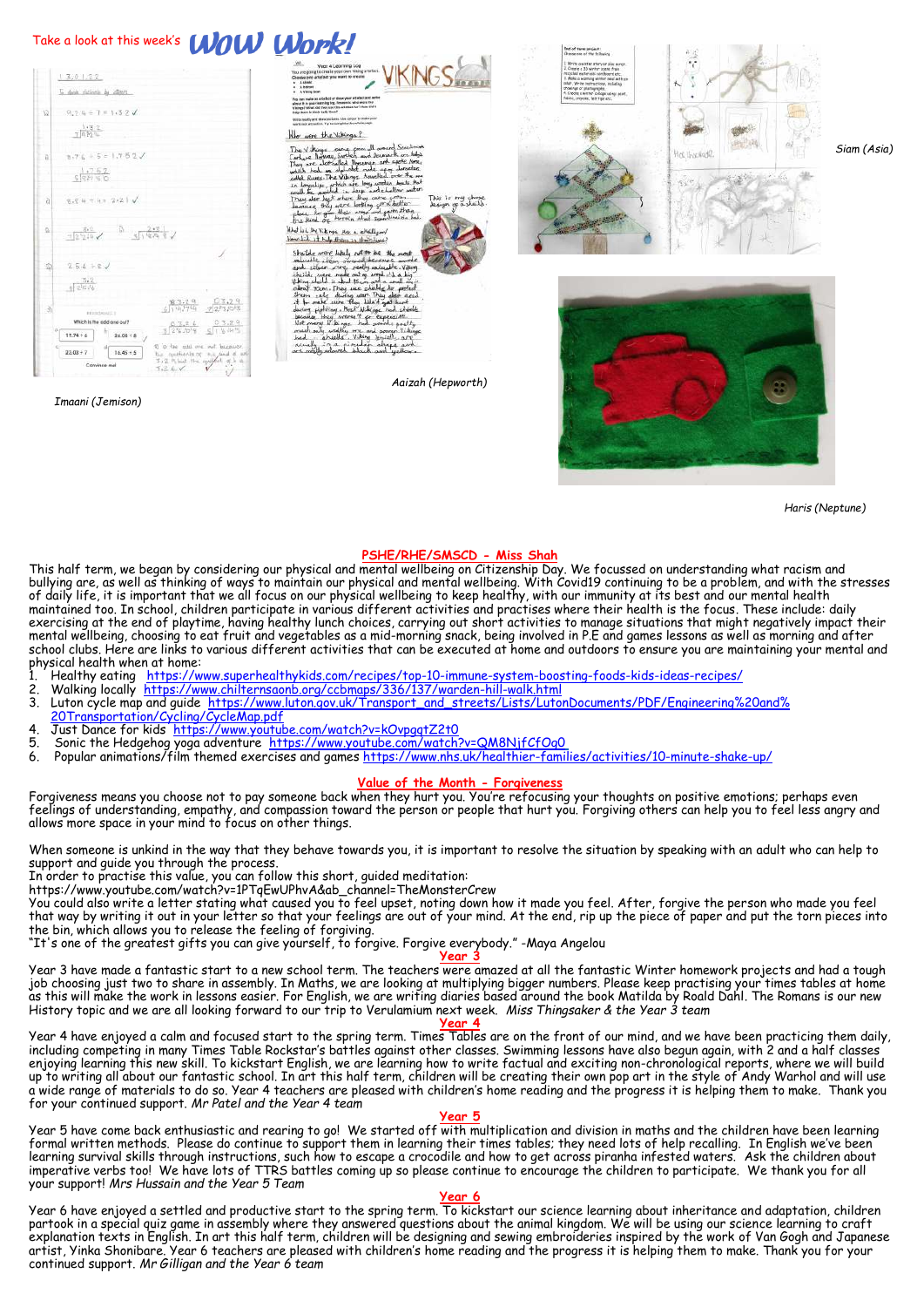## **WILLIAM AUSTIN JUNIOR SCHOOL**

FUEL FOR YOUNG MINDS

# **WHAT'S GROWING IN YOUR CATERING DEPARTMENT**

## **Update from your Cook Supervisor**

Thank you to all who joined in with Christmas Dinners. We hope you had a fantastic Christmas and New Year!

We are delighted to announce that we will be rolling out our new Spring/Summer Menu after February half term! We have adapted dishes from your feedback. We have also planned two great themed day events.

Make sure you take advantage of FREE Hot Meals for all in Key Stage 1, and those eligible for Free School Meals in Key Stage 2. Our aim is to ensure all children receive a hot, balanced and nutritious meal every day. This helps with their learning and development as well as being more alert throughout the school day. It is critical that good eating habits are established from an early age and having a meal at school will help to establish these patterns, whilst enjoying time with their friends.



### **Free For Reception & KS1**

All children in Reception and Key Stage 1 can enjoy a freshly cooked lunch with their friends for no cost to you. It's a perfect opportunity for children to try new tastes or just stick with firm favourites.

## **KS2 Free School Meals**

It is important that Parents/Guardians of KS2 children understand if they are eligible to receive a free school meal for their children.

### **KS2 Paying**

For children in Y3-6, the price of a meal is £2.30 which includes a main meal and dessert. The KS2 children can choose from the hot meals or the new cold deli section.